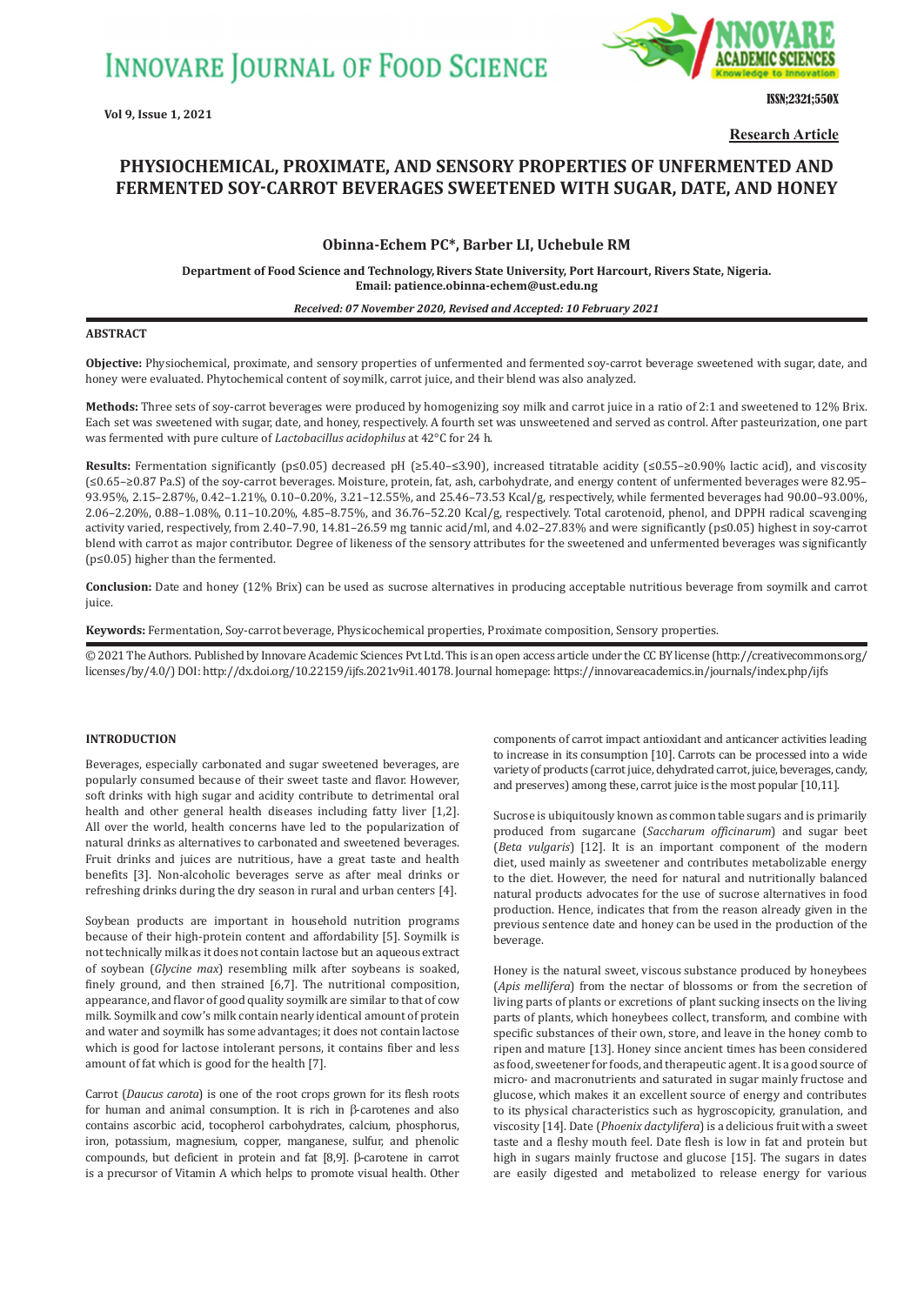cell activities. Dates are also a good source of fiber and contain many important vitamins and minerals, including significant amounts of calcium, iron, fluorine, and selenium [16,17]. Dates have been shown to contain antioxidant and antimutagenic properties and also offer some health benefits [18].

Fermentation is one of the traditional ways of processing soybean. It is a desirable process of biochemical modification of primary food matrix brought about by microorganisms of their enzymes [19]. Fermentation of soy beverages helps to reduce beany flavor and the problem of flatulence and indigestion associated with the presence of raffinose and stachyose, in addition to the enhancement of protein digestion and increase in bioavailability of isoflavones [20]. Fermentation of vegetable juices and low pH of the fermented juice provides better stability of bioactive compounds like Vitamin C [21]. Soymilk is rich in protein which carrot is deficient in. Soymilk can be fortified with carrot juice, which is a good source of beta-carotene and sweeteners can be added to improve sweetness and acceptability of the beverages. Hence, the objective of this study to evaluate the physiochemical, proximate, and sensory properties of unfermented and fermented soy-carrot beverages sweetened with sugar, date, and honey.

### **METHODS**

# **Samples**

Soybean (*G. max*), carrot (*D. carota*), honey, date fruit (*P. dactylifera*), and table sugar (sucrose) were purchased from Mile III Market in Port Harcourt, Rivers State, Nigeria.

# **Preparation of soy milk**

About 500 g of the soybean after sorting to remove foreign matters was soaked overnight in distilled water at room temperature and then dehulled. The dehulled soybean was blended with water (1:5) using a Philips HR2000 blender for 5 min and the milk was extracted by sieving the paste through a muslin cloth. The milk was heated at 95°C for 20 min with constant stirring, cooled, and stored in a refrigerator until required for use.

### **Preparation of carrot drink**

The method of Banigo *et al*. [22] was used. About 200 g of carrot after sorting, scrapping, and washing was sliced and subjected to extraction using a juice extractor (IIoytron 23438, UK). The pulp obtained was sieved with muslin cloth to further extract more juice.

### **Production of the unfermented and fermented soy-carrot beverages sweetened with sugar, date, and honey**

Three sets of soy-carrot beverages were produced by blending and homogenizing the soy milk and carrot juice in a ratio of 2:1 using a Binatone blender (BLG 595 MK2, Global Appliances, Nigeria). The beverages were sweetened to 12% Brix. The first set of beverages was sweetened with sugar, the second set was sweetened with date, and the third set was sweetened with honey. The sweetened beverages were homogenized and transferred into sterile glass bottles and pasteurized at 63°C for 15 min using a water bathe (Techno Test, Italy). Each set of the sweetened beverage was divided into two parts: One part was fermented with pure culture of *Lactobacillus acidophilus* at 42°C for 24 h and the other unfermented. The unsweetened served as control.

# **Physicochemical (pH, titratable acidity [TTA], viscosity, and sugar) analysis of unfermented and fermented soy-carrot beverages sweetened with sugar, date, and honey**

pH, TTA, viscosity, and sugar content of the beverages were determined according to the method of AOAC [23]. pH meter (TS 625, USA), a viscometer (NDJ-85, China), and a handheld portable sugar refractometer (30GS, Hackettstown) were, respectively, used to determine pH, sugar, and viscosity. Titration for TTA was with 0.1 N NaOH and phenolphthalein solution as indicator.

### **Proximate composition of unfermented and fermented soy-carrot beverages sweetened with sugar, date, and honey**

Proximate analysis was carried out on the samples using standard AOAC [23] methods. Moisture content was calculated after drying at 105°C to constant weight in an air oven (Thermo Scientific-UT 6200, Germany). Determination of protein was by Kjeldahl method. The efficiency of the nitrogen values was corrected with acetanilide values and multiplied by the factor of 6.25 to obtain the protein value. Fat was estimated by exhaustive extraction of known weight of samples with petroleum ether using rapid Soxhlet extraction apparatus (Gerhardt Soxtherm SE-416, Germany). Ash was determined gravimetrically after incineration in a muffle furnace (Carbolite AAF-11/18, UK) for 2 h at 550°C. Carbohydrate content was determined by the difference: 100% - (% MC + % Ash + % Crude protein + % Fat + % Crude fiber). Total solid was obtained by subtracting the moisture content from 100. Energy (Kcal/g) was calculated using the Atwater factor of 4.0 Kcal/g for protein and carbohydrate and 9 Kcal/g for fat.

# **Sensory analysis of unfermented and fermented soy-carrot beverages sweetened with sugar, date, and honey**

The degree of likeness of the soy-carrot beverages was analyzed using a 20-member panelist consisting of staff and students chosen from the Department of Food Science and Technology, Rivers State University, Port Harcourt, Rivers State, Nigeria. The sensory qualities evaluated were color, flavor, mouth feel, odor, tartness, taste, and overall acceptability. The rating was based on a 9-point hedonic scale with the degree of likeness expressed as: 1 – disliked extremely, 2 – dislike very much, 3 – dislike moderately, 4 – dislike slightly, 5 – neither like nor dislike, 6 – like slightly, 7 – like moderately, 8 – like very much, and 9 – like extremely [24].

# **Phytochemical analysis of unfermented and fermented soy-carrot beverage sweetened with sugar, date***,* **and honey**

# *Total carotenoid determination*

The solvent extraction and spectrophotometric method according to Biswas and Chatli [25] were used with modifications. To 0.5 ml of the soy-carrot sample in a centrifuge tube was added 10 ml of 80% acetone, mixed properly and centrifuge at 4000 rpm for 10 min. Supernatant was made up to 15 ml using 80% ethanol. The absorbance was read at wavelength of 480 nm using UV–visible spectrophotometer. Total carotenoid content (mg/kg) was computed as (4 × OD × Total volume of sample ×100)/sample volume.

# *Antioxidant activity (1,1-diphenyl-1picryl-hydrazyl [DPPH] radical scavenging activities)*

The effect of soy-carrot extract on DPPH was determined according to the method of Liyana-Pathiranan and Shahidi [26] with modifications. Briefly, 25 ml of soy-carrot sample in 25 ml of ethanol after vigorous shaken and standing for 2 h was centrifuged at 2500 rpm for 17 min. The supernatant was concentrated by evaporating in a water bath at 80°C to obtain the soy-carrot extract and the concentrations of 0.02, 0.04, 0.06, 0.08, and 0.10 mg/ml of the extract were prepared in ethanol. A solution of 0.135 mM DPPH in ethanol was prepared. The prepared extract (1.5 ml) was mixed with 1.5 ml of the DPPH solution. The absorbance was read off at 517 nm with ethanol as blank and DPPH solution as control. Ascorbic acid was used as standard. Antioxidant capacity as DPPH radical scavenging activity (%) was computed as (Abs of control−Abs of test sample×100)/Abs of control.

#### *Total phenol determination*

The phenol content of the soy-carrot beverage was determined according to the method of Wolfe *et al*. [27]. Soy-carrot extract was obtained by centrifugation of 10 ml of the beverage to which 10 ml of ethanol was added, vigorously shaken, and allowed to stand for 30 min for proper extraction before centrifugation to obtain clear supernatant. The extract  $(1 \text{ ml})$  was mixed with 0.5 ml Folin–Ciocalteu reagent and 1.5 ml of NaCO<sub>3</sub>. solution. The solution was made up to 10 ml with distilled water, shaken vigorously, and allowed to stand for 90 min at 40°C for color development. The absorbance was read off at 765 nm in a UV–VS spectrophotometer (Hewlett Packard, China). Total phenolic content was expressed as mg/g tannic acid equivalent from the calibration curve of the absorbance of 20, 40, 60, 80, 100, and 120 mg/l tannic acid standards.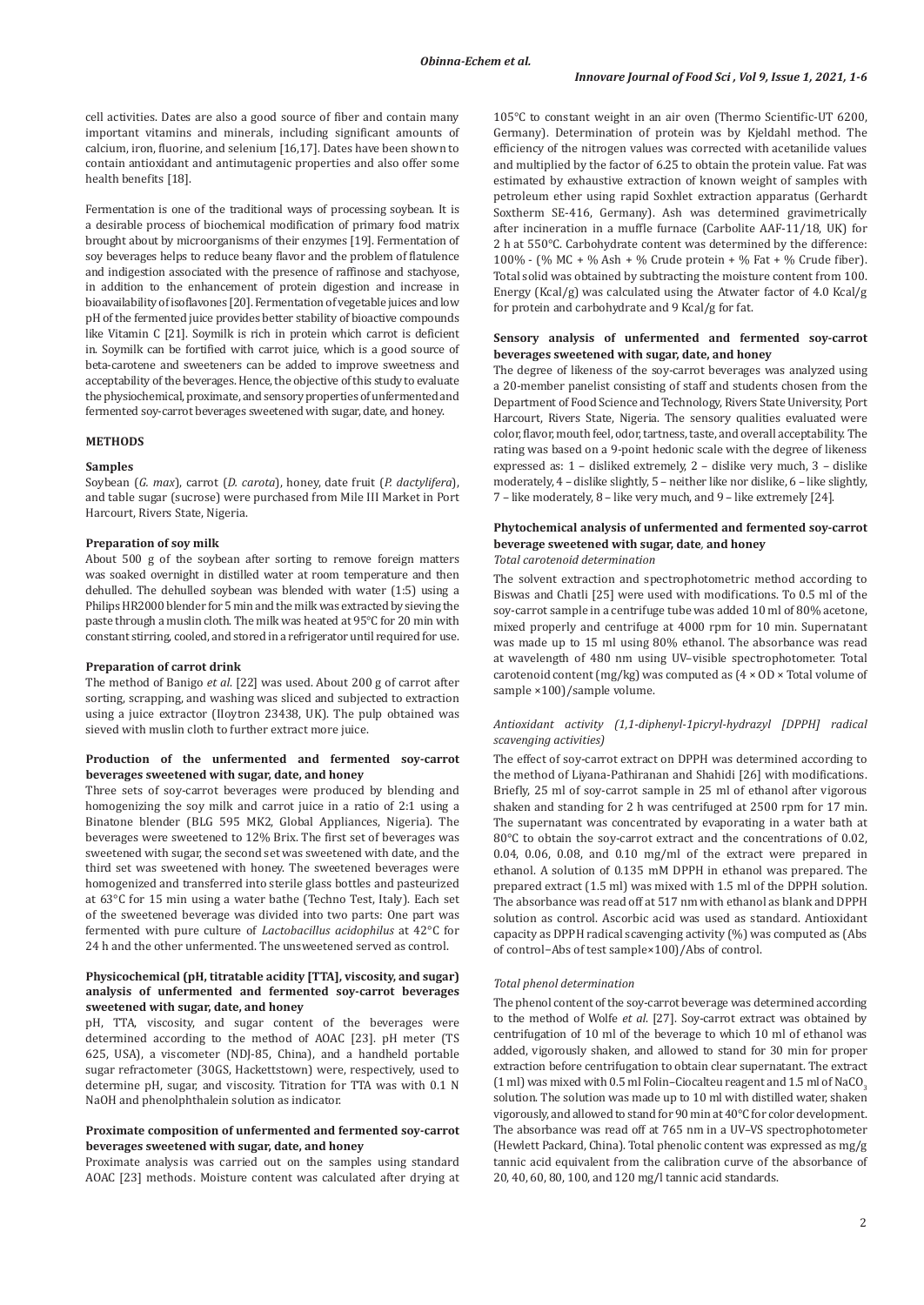### **Statistical analysis**

Minitab (Release 18.0) Statistical Software (Minitab Ltd., Coventry, UK) was used for data analysis. Statistic differences were obtained using analysis of variance under the general linear model and Fisher pairwise comparison at 95% confidence level.

#### **RESULTS AND DISCUSSION**

### **Physicochemical Properties of fermented and unfermented soycarrot beverages sweetened with sugar, date, and honey** *pH and TTA as % lactic acid*

The pH and TTA of the soy-carrot beverages are shown in Fig. 1. pH of the unfermented and fermented beverages varied from 5.40 to 5.55 and 3.75 to 3.90, respectively. Addition of sugar led to significant (p≤0.05) increase in the initial pH, while the other sweeteners did not differ from the control. TTA varied from 0.25% to 0.55% lactic acid for the unfermented beverages and 0.90 to 1.31% lactic acid for the fermented beverages. pH of the unfermented beverages is comparable with those reported by Banigo *et al.* [22] for soy-carrot-beetroot drink but lower than the pH of soymilk (6.12–6.28) from different varieties of soybean reported by Nwoke *et al*. [28] and 6.22 for untreated carrot juice [11]. The treatment given to the soy-carrot beverage may have reduced the pH in addition to the inclusion of the sweeteners. Sharma *et al*. [11] reported such decrease in pH of treated carrot juices and sweeteners such as honey are known to have a pH of 3.21–3.50 [29]. Fermentation resulted in significant (p≤0.05) decrease in pH and increase in TTA. This was expected due to the acid production from the activity of the fermenting microorganism. Such reduction in pH will discourage the growth of spoilage bacteria.

### *Viscosity and sugar levels*

Shown in Table 1, is the viscosity and sugar levels of the unfermented and fermented soy-carrot beverages sweetened with sugar, date and honey. The viscosity of the unfermented samples varied from 0.51 to 0.65 Pa.S. These values are lower than the report for soy-carrot-beetroot drink [22], the addition of sweeteners could be responsible for this difference. Samples with sugar and date had significantly (p≤0.05) higher initial viscosity. Addition of sweeteners resulted in increase in viscosity, with date having significantly (p≤0.05) higher viscosity than honey. Fermentation increased the viscosity of the samples and it varied from 0.64 to 0.87 Pa.S for samples with honey and sugar, respectively. There was no difference in the sugar (Brix) content of the beverages, the values were 5 Brix for the control and 12 Brix for the sweetened beverages. Fermentation had no effect on the Brix content. Although sugar is a ready substrate for fermenting microorganisms, within the short period of fermentation, the microorganism while utilizing the sugars, hydrolysis of carbohydrate components of the beverages into simple sugars by starch hydrolyzing enzymes may have been responsible for maintaining the sugar content.

### **Proximate composition of fermented and unfermented soy-carrot beverages sweetened with sugar, date, and honey**

Proximate composition of the unfermented and fermented soy-carrot beverages sweetened with sugar, date, and honey is shown in Table 2.

Moisture content varied from 82.95 to 93.95% and 90.00 to 93.00% for unfermented and fermented beverages. The water used in the extraction of the soymilk and the carrot juice contributed to the high moisture content of the beverages. This high moisture content is ideal for refreshing and thirst quenching needs and is in line with other beverages and juices [22,30,31]. There was a significant (p≤0.05) decrease in moisture with the addition of sweeteners and the samples with sugar had significantly (p≤0.05) the least moisture content. The decrease in moisture content with the addition of sweeteners is attributable to the water binding ability of the sweeteners. Fermentation had no significant (p≤0.05) effect on the moisture content of the control but resulted in significant (p≤0.05) increase in that of the sweetened beverages. The fermented beverage with date had significantly (p≤0.05) the highest increase in moisture and honey the least. The increase in moisture



**Fig. 1: pH and titratable acidity (TTA) (%lactic acid) of unfermented and fermented soy-carrot beverages sweetened with sugar, date, and honey. USC: Unsweetened soy-carrot beverage, FUSC: Fermented unsweetened soy-carrot beverage, SCS: Soy-carrot beverage with sugar, FSCS: Fermented soy-carrot beverage with sugar, SCD: Soy-carrot beverage with date, FSCD:** 

**Fermented soy-carrot beverage with date, SCH: Soy-carrot beverage with honey, FSCH: Fermented soy-carrot beverage with honey**

**Table 1: Viscosity and sugar levels of unfermented and fermented soy‑carrot beverages sweetened with sugar, date, and honey**

| <b>Samples</b> | Viscosity (Pa.S)              | Sugar level (Brix) |
|----------------|-------------------------------|--------------------|
| <b>USC</b>     | $0.51 \pm 0.01$ <sup>d</sup>  | 5                  |
| SCS            | $0.64 \pm 0.01$ <sup>c</sup>  | 12                 |
| SCD            | $0.65 \pm 0.00$ <sup>c</sup>  | 12                 |
| <b>SCH</b>     | $0.57 \pm 0.03$ <sup>d</sup>  | 12                 |
| <b>FUSC</b>    | $0.66 \pm 0.02$ <sub>bc</sub> | 5                  |
| <b>FSCS</b>    | $0.87 \pm 0.01$ <sup>a</sup>  | 12                 |
| <b>FSCD</b>    | $0.71 \pm 0.00$ <sup>b</sup>  | 12                 |
| <b>FSCH</b>    | $0.64 \pm 0.00$ <sup>c</sup>  | 12                 |

Means with the same superscript in the same column do not differ significantly ( $p \le 0.05$ ) N=3 ± SD. USC: Unsweetened soy-carrot beverage, FUSC: Fermented unsweetened soy‑carrot beverage, SCS: Soy‑carrot beverage with sugar, FSCS: Fermented soy-carrot beverage with sugar, SCD: Soy-carrot beverage with date, FSCD: Fermented soy-carrot beverage with date, SCH: Soy-carrot beverage with honey, FSCH: Fermented soy‑carrot beverage with honey

content with fermentation could be due to the breakdown of complex carbohydrate and the release of binding moisture.

The protein content of the unfermented and fermented beverages was 2.15–2.87% and 2.06–2.20%, respectively. These protein values were lower than those of dairy origin but similar to the protein content reported by Madukwe *et al*. [32] and Banigo *et al.* [22]. For the unfermented beverages, sample with date had significantly ( $p \le 0.05$ ) the highest protein content and honey the least. The increase in protein with the addition of date brings to mind the report that date has high content (2.0–2.2%) of protein [33]. The fermented samples had significant (p≤0.05) decrease in protein content of the control and beverages with sugar and date. The decrease can be attributed to the activities of the fermenting microorganisms as they utilize some amino acid during fermentation and lower the protein content [34].

There was significant (p≤0.05) variation in the fat content of the beverages. For the unfermented samples, addition of sweeteners increased the fat content and the values were 0.42–1.21% for the control and beverages with sugar, respectively. Fat content of the fermented beverages varied from 0.88% to 1.08% for beverages with honey and sugar, respectively. Fat increased significantly (p≤0.05) with fermentation for the control and beverages with date, while others had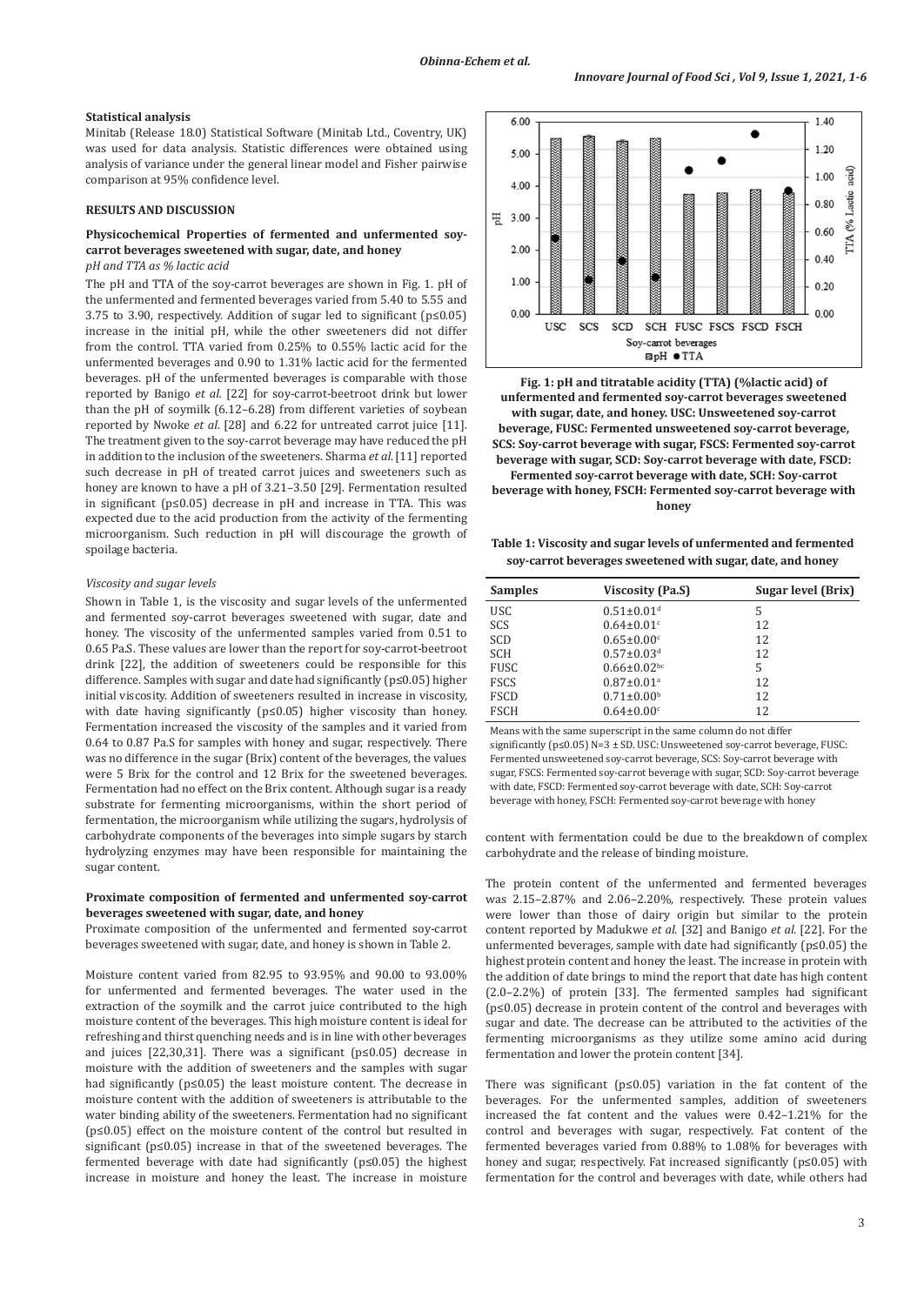significant (p≤0.05) decrease. The fat content is lower than the values for soymilk (1.98–2.18%) but higher for carrot (0.16%) reported by Nwoke *et al*. [28] and Wakili *et al*. [35]. The low fat content can partly be attributed to the carrot and it is ideal on health reasons as consumers are looking for food products with reduced fat content.

The ash content of the unfermented beverages ranged from 0.10% to 0.20%. There was no significant (p≤0.05) difference in the ash content of the control, and the beverages containing sugar and date. Ash decreased with addition of honey. The ash content of the fermented beverages was 0.11–0.20%. Fermentation had no significant (p≤0.05) effect on the ash

content of the control but resulted in significant ( $p \le 0.05$ ) increase in the content of the beverage with honey and decrease in beverages with sugar and date. Ash is a representation of the mineral content of the food, the increase in ash content of the beverages with fermentation could imply a release of minerals through the microbial activity.

The carbohydrate content of the unfermented and fermented samples ranged from 3.21 to 12.55% and 4.85 to 8.75%, respectively. Addition of sweeteners significantly (p≤0.05) increased the carbohydrate content of the beverages with sugar significantly (p≤0.05) the highest. There was decrease in carbohydrate content with fermentation for the sweetened

**Table 2: Proximate composition (%) of unfermented and fermented soy‑carrot beverages sweetened with sugar, date, and honey**

| <b>Samples</b> | Moisture                      | <b>Total solid</b>           | <b>Protein</b>                | Fat                          | Ash                          | Carbohydrate                  | Energy $(Kcal/g)$             |
|----------------|-------------------------------|------------------------------|-------------------------------|------------------------------|------------------------------|-------------------------------|-------------------------------|
| <b>USC</b>     | $93.95 \pm 0.05^{\circ}$      | $6.05 \pm 0.05$ <sup>f</sup> | $2.21 \pm 0.00$ <sup>c</sup>  | $0.42 \pm 0.06$ <sup>f</sup> | $0.20 \pm 0.00$ <sup>a</sup> | $3.21 \pm 0.10$ <sup>g</sup>  | $25.46 \pm 0.10$ <sup>g</sup> |
| SCS            | $82.95 + 0.15$ <sup>f</sup>   | $17.05 + 0.15$ <sup>a</sup>  | $2.38 + 0.00b$                | $1.21 + 0.01a$               | $0.20 + 0.00^a$              | $13.28 \pm 0.15^{\circ}$      | $73.53 + 0.13a$               |
| SCD            | $85.30 \pm 0.20$ <sup>d</sup> | $14.70 \pm 0.20$ °           | $2.78 \pm 0.00$ <sup>a</sup>  | $0.78 \pm 0.01$ <sup>e</sup> | $0.20 \pm 0.00$ <sup>a</sup> | $10.94 \pm 0.22$ <sup>c</sup> | $61.90 \pm 0.21$ °            |
| <b>SCH</b>     | $84.10 + 0.10$ <sup>e</sup>   | $15.90\pm0.10b$              | $2.15+0.00^{de}$              | $1.10 + 0.00b$               | $0.10 + 0.00$                | $12.55 \pm 0.10^{\circ}$      | $68.70 \pm 0.10^b$            |
| <b>FUSC</b>    | $93.60 \pm 0.10^a$            | $6.40 + 0.10$ <sup>f</sup>   | $2.09 + 0.01$ <sup>de</sup>   | $1.00 + 0.00$ <sup>c</sup>   | $0.20 + 0.00^a$              | $4.85 + 0.10$ <sup>f</sup>    | $36.76 + 0.11$ <sup>f</sup>   |
| <b>FSCS</b>    | $90.10 \pm 0.10$ <sup>c</sup> | $9.90 \pm 0.10$ <sup>d</sup> | $2.20 \pm 0.06$ <sup>cd</sup> | $1.08 \pm 0.02$ <sup>b</sup> | $0.11 \pm 0.00$ <sup>c</sup> | $8.42 \pm 0.11$ <sup>d</sup>  | $52.20 \pm 0.20$ <sup>d</sup> |
| <b>FSCD</b>    | $92.60 \pm 0.10^b$            | $7.40 \pm 0.10$ <sup>e</sup> | $2.06 \pm 0.06$ <sup>e</sup>  | $0.98 \pm 0.03$ <sup>c</sup> | $0.15 \pm 0.00$ <sup>b</sup> | $5.97 \pm 0.09$ <sup>e</sup>  | $40.94 + 0.12$ <sup>e</sup>   |
| <b>FSCH</b>    | $89.90 \pm 0.20$ °            | $10.10\pm0.20d$              | $2.06 \pm 0.04$ <sup>e</sup>  | $0.88 \pm 0.01$ <sup>d</sup> | $0.20 \pm 0.00$ <sup>a</sup> | $8.75 \pm 0.21$ <sup>d</sup>  | $51.16 \pm 0.22$ <sup>d</sup> |

Means with the same superscript in the same column do not differ significantly (p≤0.05) n=3 ± SD. USC: Unsweetened soy-carrot beverage, FUSC: Fermented unsweetened soy‑carrot beverage, SCS: Soy‑carrot beverage with sugar, FSCS: Fermented soy‑carrot beverage with sugar, SCD: Soy‑carrot beverage with date, FSCD: Fermented soy‑carrot beverage with date, SCH: Soy‑carrot beverage with honey, FSCH: Fermented soy‑carrot beverage with honey



**Fig. 2: Sensory properties of unfermented and fermented soy-carrot beverages sweetened with sugar, date, and honey. USC: Unsweetened soy-carrot beverage, FUSC: Fermented unsweetened soy-carrot beverage, SCS: Soy-carrot beverage with sugar, FSCS: Fermented soy-carrot beverage with sugar, SCD: Soy-carrot beverage with date, FSCD: Fermented soy-carrot beverage with date, SCH: Soy-carrot beverage with honey, FSCH: Fermented soy-carrot beverage with honey**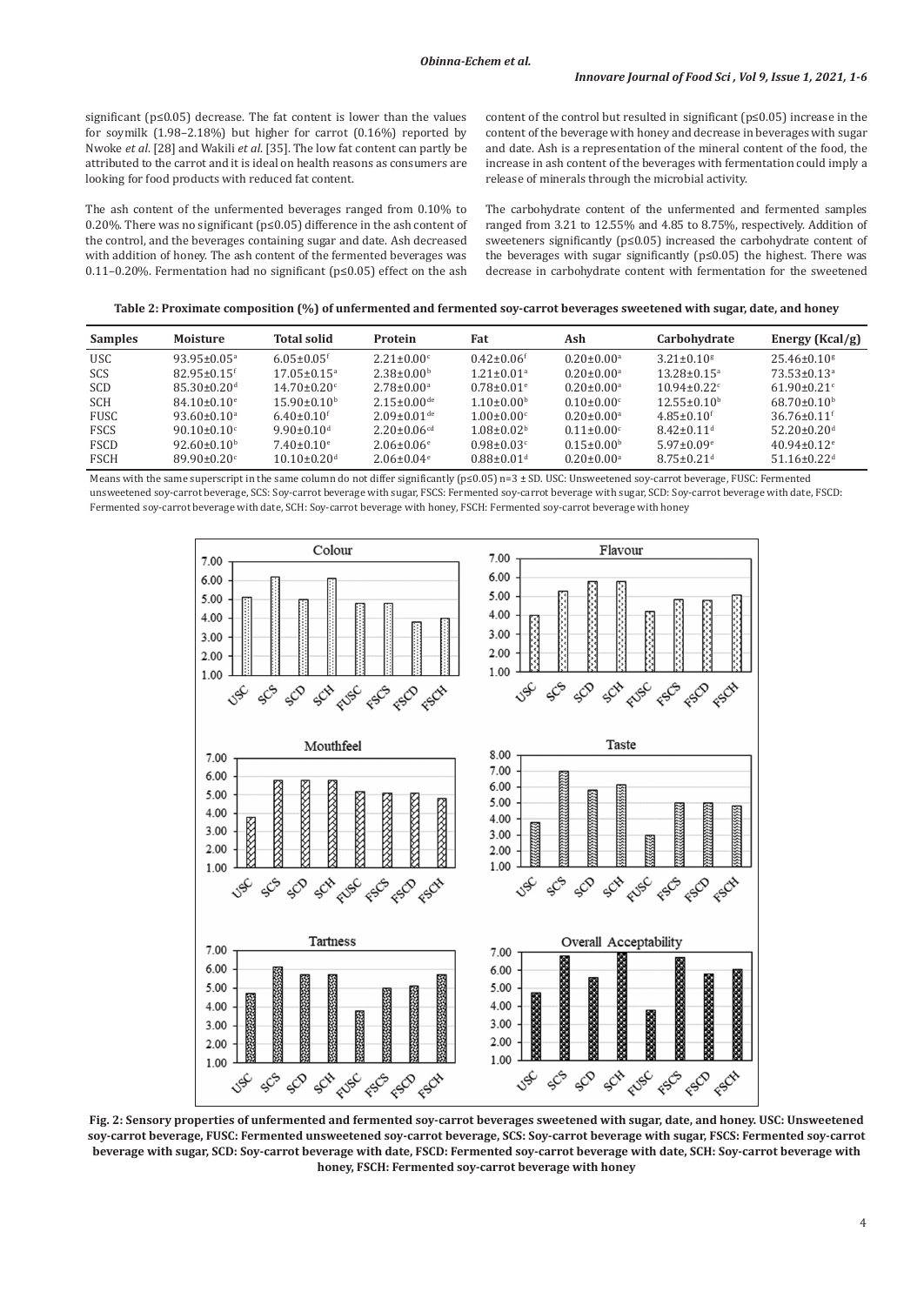beverages while the control had an increase. The major carbohydrate in legumes is starch while those in the sweeteners used are mainly sugars. During fermentation, starch hydrolyzing enzymes such as α-amylase and maltase which, respectively, degrade starch into maltodextrins and simple sugars are activated and sugars, particularly glucose, are ready substrate for the fermenting organism [36]. The decrease in the carbohydrate content could therefore be attributed to its utilization by the fermenting microorganisms. The energy content followed the same trend as carbohydrate and the values of the unfermented and fermented samples ranged from 25.46 to 73.53 and 36.76 to 52.20 Kcal/g, respectively.

#### **Sensory evaluation**

The degree of likeness of the sensory attributes of the soy-carrot beverages is shown in Fig. 2. The assessors' degree of likeness for the sensory attributes (color, flavor, mouthfeel, taste, tartness, and overall acceptability) of the beverages varied significantly (p≤0.05). The values for the unfermented and fermented beverages were, respectively, 5.00–6.20 and 3.81–4.83 for color, 4.00–5.82 and 4.23–5.11 for flavor, 3.81–5.82 and 4.81–5.23 for mouthfeel, 3.81–7.03 and 3.00–5.02 for taste, 4.70–6.12 and 3.81–5.70 for tartness, and 4.73–6.81 and 3.81– 6.70 for overall acceptability. The sweeteners significantly ( $p \le 0.05$ ) improved on the likeness of the sensory attributes of the unfermented beverages. The assessors' degree of likeness for beverages with sugar was significantly (p≤0.05) the most: Between slight to moderate likeness while the control was significantly (p≤0.05) the least, between dislike moderately to neither like nor dislike. Fermentation resulted in significant (p≤0.05) decrease in assessor's degree of likeness. In general, most beverages are not consumed as fermented product except for yoghurts, this could explain the decrease in assessors' degree of likes of the fermented soy-carrot beverage although fermentation with fortified fruits according to Kiros *et al*. [9], has the potential to improve the nutrient and health benefits of the product.

### **Phytochemical composition of plain unfermented soy, carrot, and soy-carrot beverages**

The total carotenoid, total phenol, and DPP radical scavenging activity of the soy milk, carrot, and soy-carrot beverages are shown in Table 3. The phytochemical content of the beverages varied significantly (p≤0.05) and the values were 2.40–7.90, 14.81–26.59 mg tannic acid/ml, and 4.02–27.83%, respectively, for total carotenoid, total phenol, and DPPH radical scavenging activity. Soymilk had significantly (p≤0.05) the least content of total phenol and DPP radical scavenging activity while its total carotenoid content was below detection level. Soy-carrot blend had significantly (p≤0.05) the highest phytochemical content and is attributable to the carrot juice. According to Rodriguez-Amaya, [37], carrot is the lonely colored root crop that imparts antioxidant properties in addition to color. Furthermore, antioxidant activity of polyphenols in carrot juices is retained after processing [38]. Carotenoid is important as a precursor of Vitamin A for those containing β-rings. It is converted into retinol and other related retinoids that are vital in visual cycle and gene regulation among other health benefits [39]. Plant phenols are strong antioxidants and prevent damage to biomolecules and play a significant role in chronic disease prevention [40]. DPPH assay is widely used in assessing the antioxidant capabilities, the higher value of the soy-carrot beverage is an indication of high ability of loose hydrogen and neutralizes the synthetic free radical that does not disintegrate in

**Table 3: Phytochemical composition of plain unfermented soy, carrot, and soy‑carrot beverages**

| <b>Samples</b>      | Total<br>carotenoid | <b>Total phenol</b><br>(mg tannic<br>acid/ml | <b>DPPH</b> radical<br>scavenging<br>activity $(%)$ |
|---------------------|---------------------|----------------------------------------------|-----------------------------------------------------|
| Carrot juice        | $7.90 \pm 0.10^a$   | $20.20 \pm 0.36^b$                           | $9.18 \pm 0.30^{\rm b}$                             |
| Soymilk             | ND                  | $14.81 \pm 0.02$ <sup>c</sup>                | $4.02 \pm 0.31$ <sup>c</sup>                        |
| Sov-carrot beverage | $2.40 \pm 0.10^b$   | $26.59 \pm 0.70$ <sup>a</sup>                | $27.83 \pm 1.00$ <sup>a</sup>                       |

Means with the same superscript in the same column do not differ significantly (p≤0.05) n=3 ± SD. ND: Not detected

water, ethanol, or methanol [41]. The soy-carrot beverage is, therefore, a good source of antioxidant with carrot juice as the major contributor.

# **CONCLUSION**

An acceptable nutritious beverage with 12% Brix of sugar, date, and honey was produced from soymilk and carrot. Addition of the sweeteners improved on the physicochemical, proximate, and sensory properties of the beverages. Beverages with date and honey were comparable with those of sugar. Although fermentation resulted in significant (p≤0.05) decreases, the decrease in pH and increase in acidity can offer storage stability. The beverage can also be fermented for a novel refreshing drink. It was also observed that the soy-carrot beverage contained antioxidant with carrot juice as the major contributor. Date and honey (12% Brix) can, therefore, be used in place of sugar in producing acceptable nutritious antioxidant-rich beverage from soymilk and carrot blend. More research is required in to ascertain the storage stability of this beverage under different storage conditions.

# **REFERENCES**

- 1. Tahmassebi JF, BaniHani A. Impact of soft drinks to health and economy: A critical review. Eur Acad Paediatr Dent 2020;21:109-17.
- 2. Asgari-Taee F, Zerafati-Shoae N, Dehghani M, Sadeghi M, Baradaran H, Jazayeri S. Association of sugar sweetened beverages consumption with non-alcoholic fatty liver disease: A systematic review and metaanalysis. Eur J Nutr 2019;58:1759-69.
- Suaad SA, Al-Humaidi AH. Microbial growth and chemical analysis of mineral contents in bottled fruit juices and drinks in Riyadh, Saudi Arabia. Res J Microbiol 2008;3:319-25.
- 4. Babajide JM, Olaluwoye AA, Shittu TA, Adebisi MA. Physicochemical properties and phytochemical components of spiced cucumberpineapple fruit drink. Niger Food J 2013;31:40-52.
- Matthews-Njok EC. Adoption of soybean products in Owerri north local government area of Imo State, Nigeria. Agrosearch 2005;7:17-22.
- 6. William S, Akiko A. Tofu and Soymilk Production: The Book of Tofu. Vol. 11. Lafayette, CA: New Age Food Study Centre; 2004. p. 213-15.
- Hajirostamloo B. Comparison of nutritional and chemical parameters of soymilk and cow milk. World Acad Sci Eng Technol 2009;33:436-8.
- 8. Sharma KD, Karki S, Singh N, Attri TS. Chemical composition, functional properties and processing of carrot-a review. J Food Sci Technol 2012;49:22-32.
- 9. Kiros E, Seifu E, Bultosa G, Solomon WK. Effect of carrot juice and stabilizer on the physicochemical and microbiological properties of yoghurt. LWT Food Sci Technol 2016;69:191-6.
- 10. Mridula D. Physico-chemical and sensory characteristics of β-carotene rich defatted soy fortified biscuits. Afr J Food Sci 2011;5:305-12.
- 11. Sharma HK, Kaur J, Sarkar BC, Singh C, Singh B. Effect of pretreatment conditions on physicochemical parameters of carrot juice. Int J Food Sci Technol 2009;44:1-9.
- 12. Eggleston G. Sucrose and related oligosaccharides. In: Glycoscience. Berlin Heidelberg: Springer; 2008.
- 13. Abeshu MA, Geleta B. Medicinal uses of honey. Biol Med 2016;8:279.
- 14. Cianciosi D, Forbes-Hernández TY, Afrin S, Gasparrini M, Reboredo-Rodriguez P, Manna PP, *et al.* Phenolic compounds in honey and their associated health benefits: A review. Molecules 2018;23:2322.
- 15. Al-Farsi M, Lee CY. Nutritional and functional properties of dates: A review. Crit Rev Food Sci Nutr 2008;48:877-8.
- 16. Al-Shahib W, Marshall RJ. The fruit of the date palm: Its possible use as the best food for the future? Int J Food Sci Nutr 2003;54:247-59.
- 17. Al-Farsi MC, Alasalvar A, Morris M, Baron F, Shahidi F. Comparison of antioxidant activity, anthocyanins, carotenoids, and phenolics of three native fresh and sun-dried date (*Phoenix dactylifera* L.) varieties grown in Oman. J Agric Food Chem 2005;53:7592-9.
- 18. Vyawahare N, Pujari R, Khsirsagar A, Ingawale D, Partil M, Kagathara V. *Phoenix dactylifera*: An update of its indegenous uses, phytochemistry and pharmacology. Internet J Pharm 2009;7:1.
- 19. Kohajdova Z, Karovicova J. Fermentation of cereals for specific purpose. J Food Nutr Res 2007;46:51-7.
- 20. Hati S, Vij S, Mandal S, Malik R, Kumari V, Khetra Y. α-galactosidase activity and oligosaccharides utilization by lactobacilli during fermentation of soy milk. J Food Process Preserv 2014;38:1065-70.
- 21. Profir A, Vizireanu C. Effect of the preservation processes on the storage stability of juice made from carrot, celery and beetroot. J Agroalimentary Process Technol 2013;19:99-104.